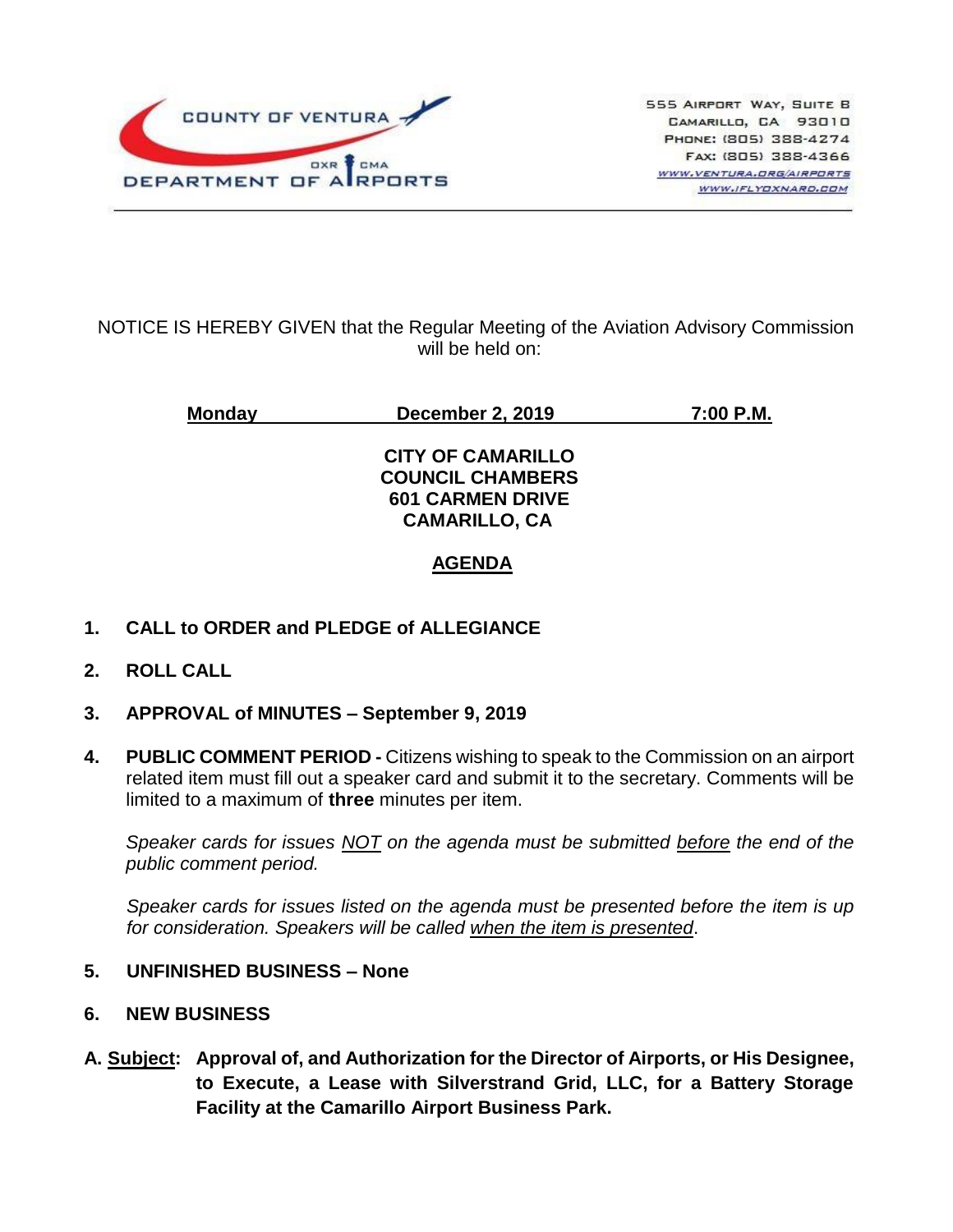## **Recommendation:**

Staff requests that your Commission/Authority recommend that the Board of Supervisors:

Approve, and authorize the Director of Airports, or his designee, to execute, the lease with Silverstrand Grid, LLC (Attachment 1) for a battery storage facility at Camarillo Airport Business Park.

## **B. Subject: Review Proposed Amended Bylaws of the Ventura County Aviation Advisory Commission and Recommend Adoption by Board of Supervisors.**

#### **Recommendation:**

Staff requests that your Commission review proposed Amended Bylaws of the Ventura County Aviation Advisory Commission and recommend to the Board of Supervisors that it adopt by Resolution the proposed Amended Bylaws.

## **7. DIRECTOR'S REPORT**

#### **8. REPORTS**

Monthly Activity Report – August, September, October 2019 Monthly Noise Complaints – August, September, October 2019 Consultant Reports – August, September, October 2019 Airport Tenant Project Status – September, November 2019 Project Status – September, November 2019 Financial Statements Period Ended – September 30, 2019 Financial Statements First Quarter – FY 2019/2020 Rotation Schedule Meeting Calendar

#### **9. CORRESPONDENCE**

Memorandum dated August 29, 2019 from Erin Powers to Distribution List re: Environmental Document Review – County Project

Letter dated September 11, 2019 from Erin Powers to Shannon Montano, California Department of Transportation re: State Matching Funds – Federal Aviation Administration Grant AIP 3-06-0339-037-2019 – Camarillo Airport

Letter dated September 12, 2019 from Madeline Herrle to Sheila Sannadan, Adams Broadwell Joseph & Cardozo re: Public Records Request – Silverstrand Grid Project

Letter dated September 17, 2019 from Erin Powers to G. Adams, The Adams Companies re: Notice to Proceed, AEA No. 20-04; INDEPENDENT FEE ESTIMATE for Design Engineering Services for Oxnard Airport – Runway, Taxiway Connectors and Taxiway F Reconstruction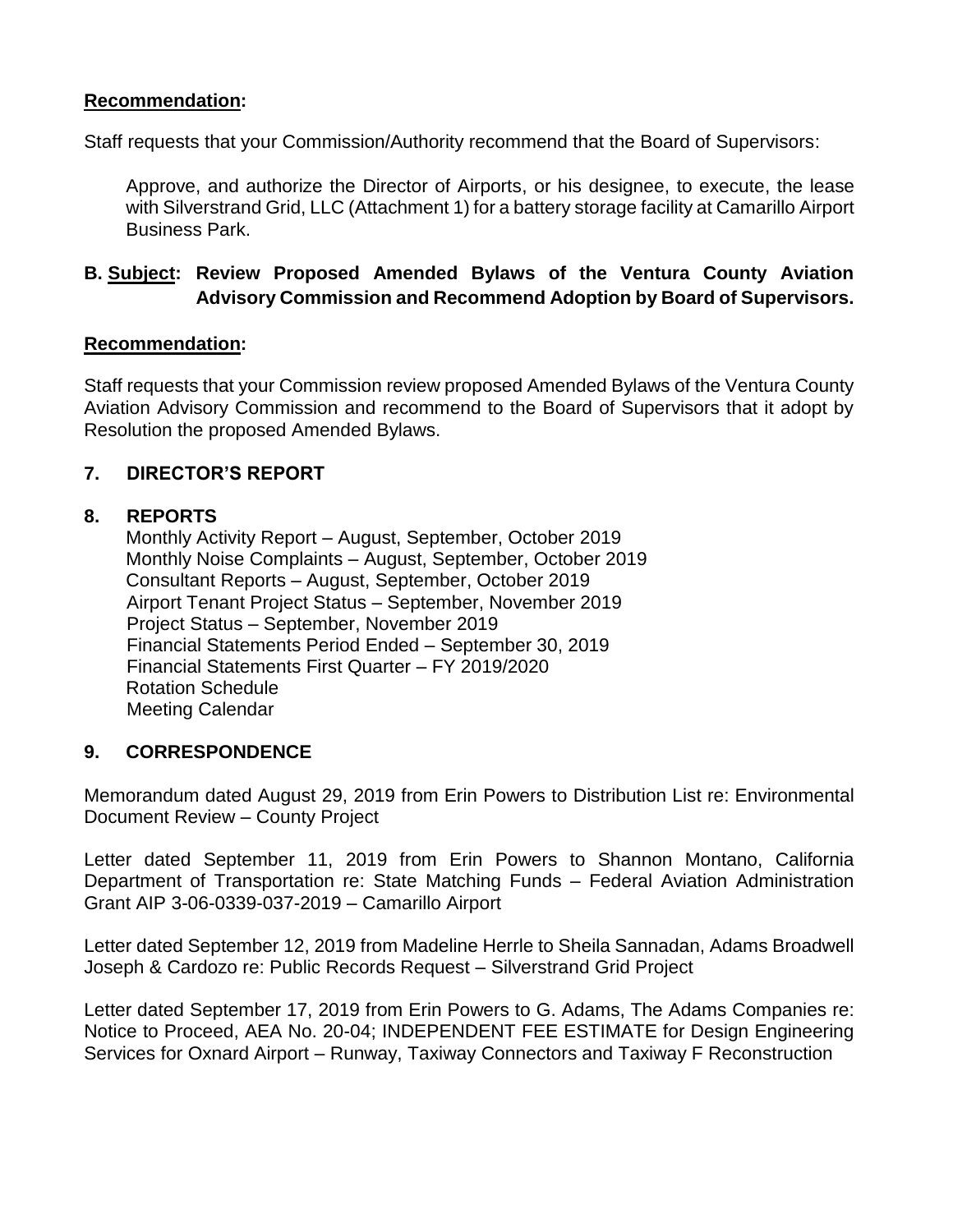Letter dated September 17, 2019 from Erin Powers to Mead & Hunt, Inc. re: Notice to Proceed; Oxnard Airport – Consulting Service Contract; Preliminary Site Investigation Services for Taxiway F Improvements; AEA No. 20-05

Letter dated September 18, 2019 from Madeline Herrle to Mark Sullivan, The Law Office of Mark F. Sullivan re: Airport Properties Limited, LLC; Public Records Request dated September 9, 2019

Letter dated September 19, 2019 from Madeline Herrle to John Neustadt re: Public Records Request dated September 9, 2019

Letter dated September 25, 2019 from Madeline Herrle to Mark Sullivan, The Law Office of Mark F. Sullivan re: Airport Properties Limited, LLC; Public Records Request dated September 9, 2019

Letter dated September 26, 2019 from Madeline Herrle to Mark Sullivan, The Law Office of Mark F. Sullivan re: Airport Properties Limited, LLC; Public Records Request dated September 13, 2019

Letter dated October 3, 2019 from Erin Powers to James Harris, Coffman Associates, Inc. re: Notice to Proceed; Oxnard and Camarillo Airports – Professional Services Contract; AEA No. 20-01

Letter dated October 3, 2019 from Kip Turner to Hangar Owners and Tenants

Letter dated October 4, 2019 from Madeline Herrle to Sharon Evans, Sharon Evans Aviation Research, LLC re: Public Records Request dated September 26, 2019 for Airport FBO Lease Information and Airport Fuel Data

Letter dated October 7, 2019 from Madeline Herrle to Ron Rasak, RKR, Inc. re: Project Signs at Las Posas

Letter dated October 8, 2019 from Madeline Herrle to John Neustadt re: Public Records Request dated September 9, 2019

Letter dated October 8, 2019 from Erin Powers to Maxwell Asphalt, Inc. re: Contract for Camarillo Airport – Taxiway H Pavement Rehabilitation, FAA AIP No. 3-06-0339-037-2019; Specification No: DOA 19-02; Project No: CMA-236

Letter dated October 9, 2019 from Madeline Herrle to Gerald Alves, Airport Properties Limited, LLC re: Camarillo Airport / Row "H" Security Deposit

Letter dated October 9, 2019 from Madeline Herrle to Ron Rasak, RKR, Inc. re: Project Signs at Las Posas

Letter dated October 10, 2019 from Madeline Herrle to Gerald Alves, Airport Properties Limited, LLC re: Evidence of Insurance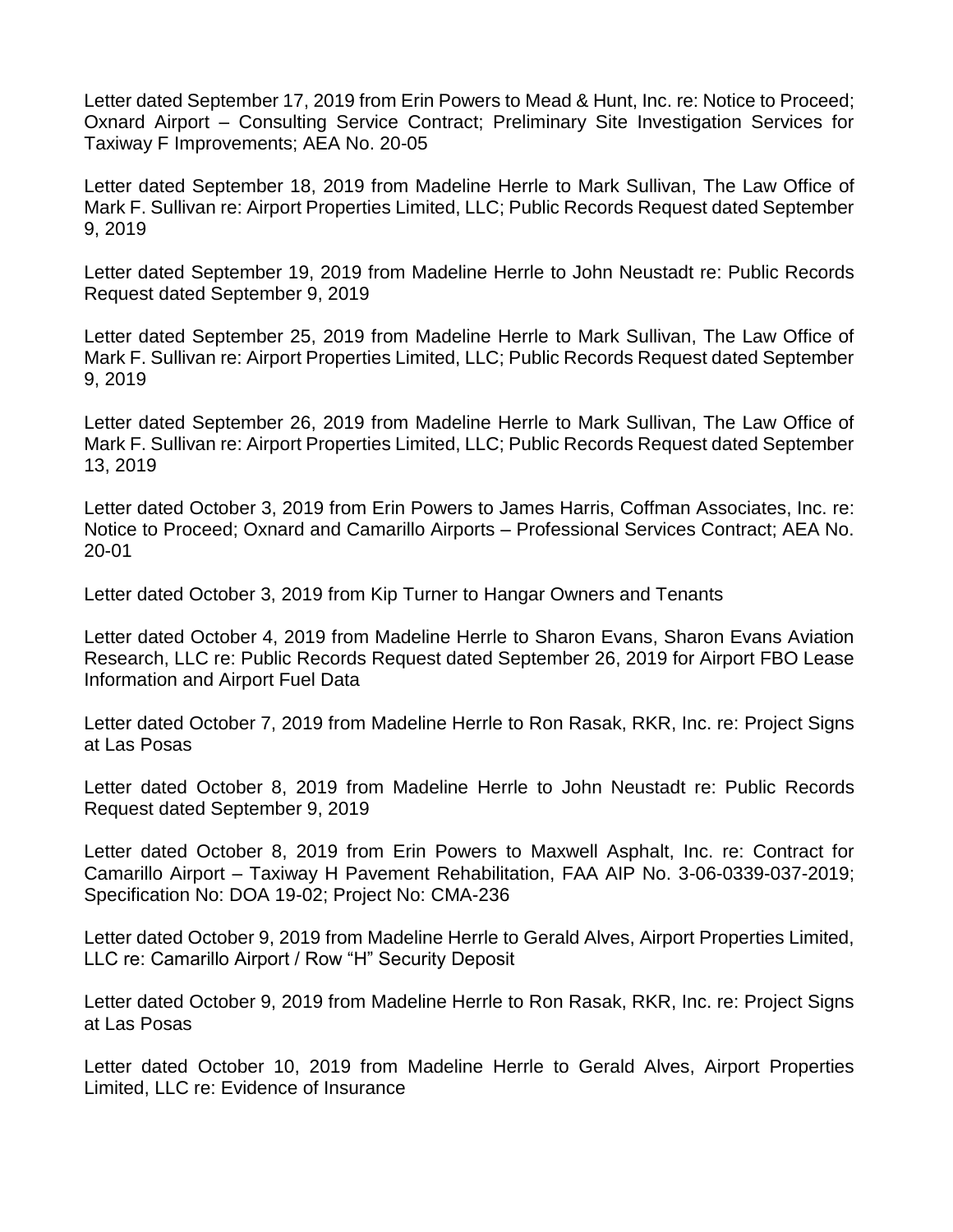Notice of Availability and Intent to Adopt a Mitigated Negative Declaration dated October 21, 2019 re: CloudNine at Camarillo

Letter dated October 21, 2019 from Madeline Herrle to Mark Sullivan, The Law Office of Mark F. Sullivan re: Airport Properties Limited, LLC; Public Records Request dated September 13, 2019

Letter dated October 22, 2019 from Erin Powers to Jeff Leonard, Mead and Hunt, Inc. re: Notice to Proceed, AEA No. 20-02; Professional Services Contract for Oxnard and Camarillo Airports

Letter dated October 22, 2019 from Erin Powers to Mead & Hunt, Inc. re: Notice to Proceed; Camarillo Airport – Consulting Service Contract; Construction Administration Services for Taxiway H Pavement Rehabilitation; AEA No. 20-03

Letter dated October 25, 2019 from Madeline Herrle to Gregory Peacock, Tactical Communications re: Your Letter dated October 10, 2019

Letter dated October 25, 2019 from Madeline Herrle to Randy Michel re: Oxnard Airport **Hangars** 

Letter dated October 30, 2019 from Madeline Herrle to Ron Rasak, RKR, Inc. re: Your Letter dated October 28, 2019

Letter dated November 6, 2019 from Madeline Herrle to Cathy Ramos Marquez, Blackdot re: T Mobile Lease Amendment – Oxnard Airport; 2889 West 5<sup>th</sup> Street, Oxnard CA

Letter dated November 7, 2019 from Mark Sullivan, Law Office of Mark F. Sullivan to Kip Turner re: Conflict Between Taxilane Design for Cloud 9 Hangars and the Camarillo Joint Powers Agreement of 1977

Letter dated November 12, 2019 from Madeline Herrle to Mark Sullivan, The Law Office of Mark F. Sullivan re: Airport Properties Limited, LLC; Public Records Request dated October 10, 2019

Letter dated November 14, 2019 from Erin Powers to Brenda Perez, Federal Aviation Administration (FAA) re: Support for a Categorical Exclusion for the Preparation of an Airport Master Plan for the Camarillo Airport (CMA), Camarillo, California

Letter dated November 15, 2019 from Kip Turner to Mark Sullivan re: Letter Received Concerning Potential Conflict Between Taxilane Design for Cloud 9 Hangars and the Camarillo Joint Powers Agreement of 1977

Letter dated November 15, 2019 from Kip Turner to Ronald Rasak re: Project Signs at Las Posas

Letter dated November 19, 2019 from Ronald Rasak, RKR Incorporated to Kip Turner re: Boeing 737 Operations from CloudNine